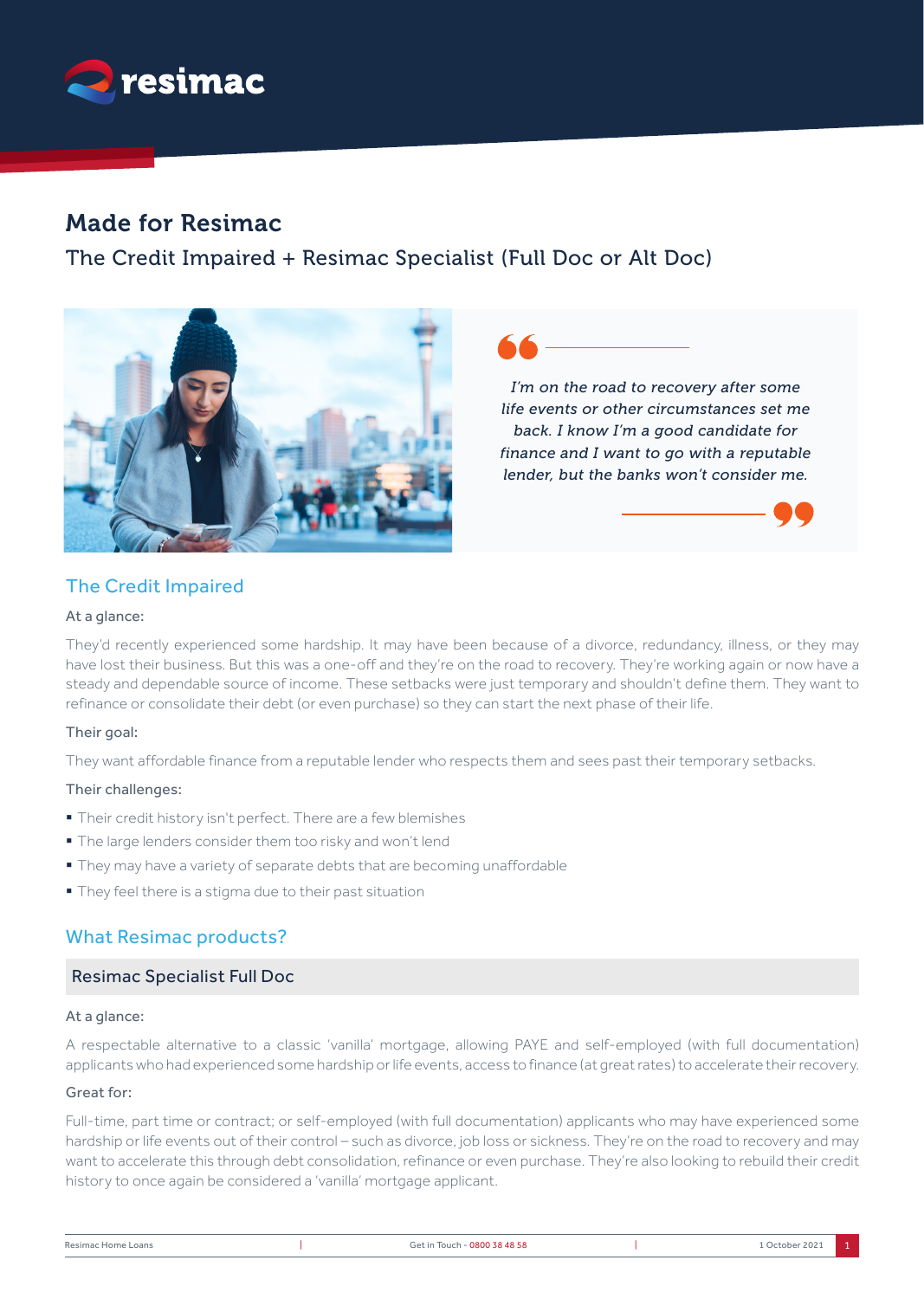

# Key features:

| Eligible applicants          | PAYE (full-time, permanent part-time and contract) or self-employed <sup>1</sup>                                                                                                        |                                                                                                                        |
|------------------------------|-----------------------------------------------------------------------------------------------------------------------------------------------------------------------------------------|------------------------------------------------------------------------------------------------------------------------|
| Loan use                     | Purchase, refinance, non-structural home improvements, debt consolidation (including tax debt), cash<br>out, business purposes, investment or any other worthwhile purpose <sup>-</sup> |                                                                                                                        |
| Loan amount                  | Clear: $$50,000 - $2,000,000$<br>Plus: $$50,000 - $1,500,000$<br>Assist: $$50,000 - $1,000,000$                                                                                         |                                                                                                                        |
| Loan term                    | $10 - 30$ years                                                                                                                                                                         |                                                                                                                        |
| Maximum loan-to-value ratio  | 80%                                                                                                                                                                                     |                                                                                                                        |
| Repayment options            | Principle & Interest or Interest Only (up to five years)                                                                                                                                |                                                                                                                        |
| Minimum income documentation | For PAYE applicants                                                                                                                                                                     | For self-employed applicants                                                                                           |
| requirements <sup>+</sup>    | Two of the three most recent payslips plus bank<br>statements covering last two pay periods.                                                                                            | Two years full financials including balance<br>sheet and P/L statements signed by a CA or<br>qualified tax specialist. |

## Credit events we will consider:

|        | Mortgage arrears | Defaults and judgements | Bankruptcy                                            |
|--------|------------------|-------------------------|-------------------------------------------------------|
| Clear  | Less than 1      |                         | Discharged                                            |
| Plus   | 2 max            | 1 max                   | Current, but entered in to more<br>than 24 months ago |
| Assist | Unlimited        | Unlimited               | Current, but entered in to less<br>than 24 months ago |

## Key benefits:

- Low mortgage-based interest rates
- § We understand that life happens and it's sometimes out of their control we don't judge, we just want to help
- § Income from second jobs, commissions, bonuses, child support and rental income also accepted~
- § Solutions available for those with varying numbers of arrears, defaults and bankruptcies
- § Allows them to rebuild their credit history to be eligible for a Prime loan product in the future

Resimac Specialist Full Doc: (1)For PAYE full-time or permeant part-time employees, minimum 6 months continuous employment. For PAYE contract employees, must have current contract and have been in similar type of work for the last two years. For self-employed, must have been operating the same business for at least 2 years ~ Terms, conditions, limits, exclusions and other criteria applies + This is a guide on the minimum documents required to apply for the particular type of loan. Additional documents may be required and these will be requested on a case-by-case basis.

# Resimac Specialist Alt Doc

### At a glance:

A respectable long-term financial alternative to help self-employed applicants who may have blemishes on their credit history and who can only provide alternate forms of income verification, to borrow at low mortgage-based interest rates for debt consolidation, refinance, business use or a variety of other worthwhile purposes.

### Great for:

Self-employed applicants with incomplete full financial documentation, who may have experienced some hardship or life events out of their control – such as business loss or sickness. They're getting back on track and want to accelerate their recovery through debt consolidation, refinance or even purchase. They're also looking to rebuild their credit history.

| Resimac Home Loans | Get in Touch - 0800 38 48 58 | October 2021 |  |
|--------------------|------------------------------|--------------|--|
|                    |                              |              |  |